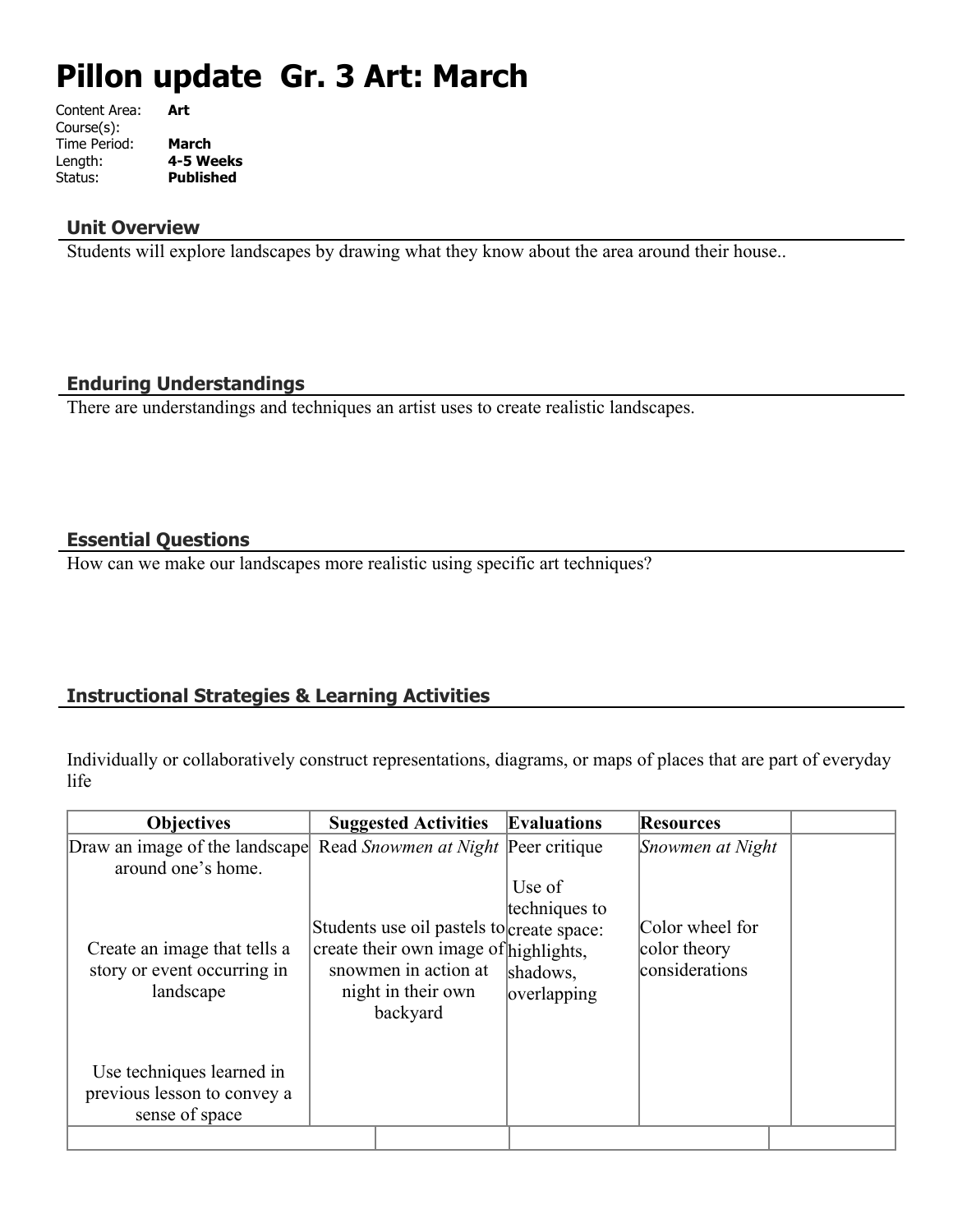# **Integration of Career Readiness, Life Literacies and Key Skills**

| TECH.9.4.5.CT.4      | Apply critical thinking and problem-solving strategies to different types of problems such<br>as personal, academic, community and global (e.g., 6.1.5. Civics CM.3).                             |
|----------------------|---------------------------------------------------------------------------------------------------------------------------------------------------------------------------------------------------|
|                      | Curiosity and a willingness to try new ideas (intellectual risk-taking) contributes to the<br>development of creativity and innovation skills.                                                    |
| <b>TECH.9.4.5.CT</b> | Critical Thinking and Problem-solving                                                                                                                                                             |
| <b>WRK.9.2.5.CAP</b> | <b>Career Awareness and Planning</b>                                                                                                                                                              |
| WRK.9.2.5.CAP.1      | Evaluate personal likes and dislikes and identify careers that might be suited to personal<br>likes.                                                                                              |
| TECH.9.4.5.Cl.3      | Participate in a brainstorming session with individuals with diverse perspectives to expand<br>one's thinking about a topic of curiosity (e.g., 8.2.5.ED.2, 1.5.5.CR1a).                          |
| TECH.9.4.5.Cl.4      | Research the development process of a product and identify the role of failure as a part of<br>the creative process (e.g., W.4.7, 8.2.5.ED.6).                                                    |
| WRK.9.2.5.CAP.2      | Identify how you might like to earn an income.                                                                                                                                                    |
| WRK.9.2.5.CAP.3      | Identify qualifications needed to pursue traditional and non-traditional careers and<br>occupations.                                                                                              |
| TECH.9.4.5.DC.3      | Distinguish between digital images that can be reused freely and those that have copyright<br>restrictions.                                                                                       |
| WRK.9.2.5.CAP.4      | Explain the reasons why some jobs and careers require specific training, skills, and<br>certification (e.g., life guards, child care, medicine, education) and examples of these<br>requirements. |
| <b>TECH.9.4.5.CI</b> | Creativity and Innovation                                                                                                                                                                         |

# **Technology and Design Integration**

Students will interact with the lesson using the Smartboard.

| CS.K-2.8.1.2.NI.2   | Describe how the Internet enables individuals to connect with others worldwide.                                                                           |
|---------------------|-----------------------------------------------------------------------------------------------------------------------------------------------------------|
| $CS.K-2.8.1.2.1C.1$ | Compare how individuals live and work before and after the implementation of new<br>computing technology.                                                 |
| $CS.K-2.8.1.2.NI.1$ | Model and describe how individuals use computers to connect to other individuals, places,<br>information, and ideas through a network.                    |
|                     | Computing technology has positively and negatively changed the way individuals live and<br>work (e.g., entertainment, communication, productivity tools). |
| $CS.K-2.NI$         | Networks and the Internet                                                                                                                                 |

# **Interdisciplinary Connections**

| LA.SL.3.2 | Determine the main ideas and supporting details of a text read aloud or information<br>presented in diverse media and formats, including visually, quantitatively, and orally. |
|-----------|--------------------------------------------------------------------------------------------------------------------------------------------------------------------------------|
| LA.SL.3.3 | Ask and answer questions about information from a speaker, offering appropriate                                                                                                |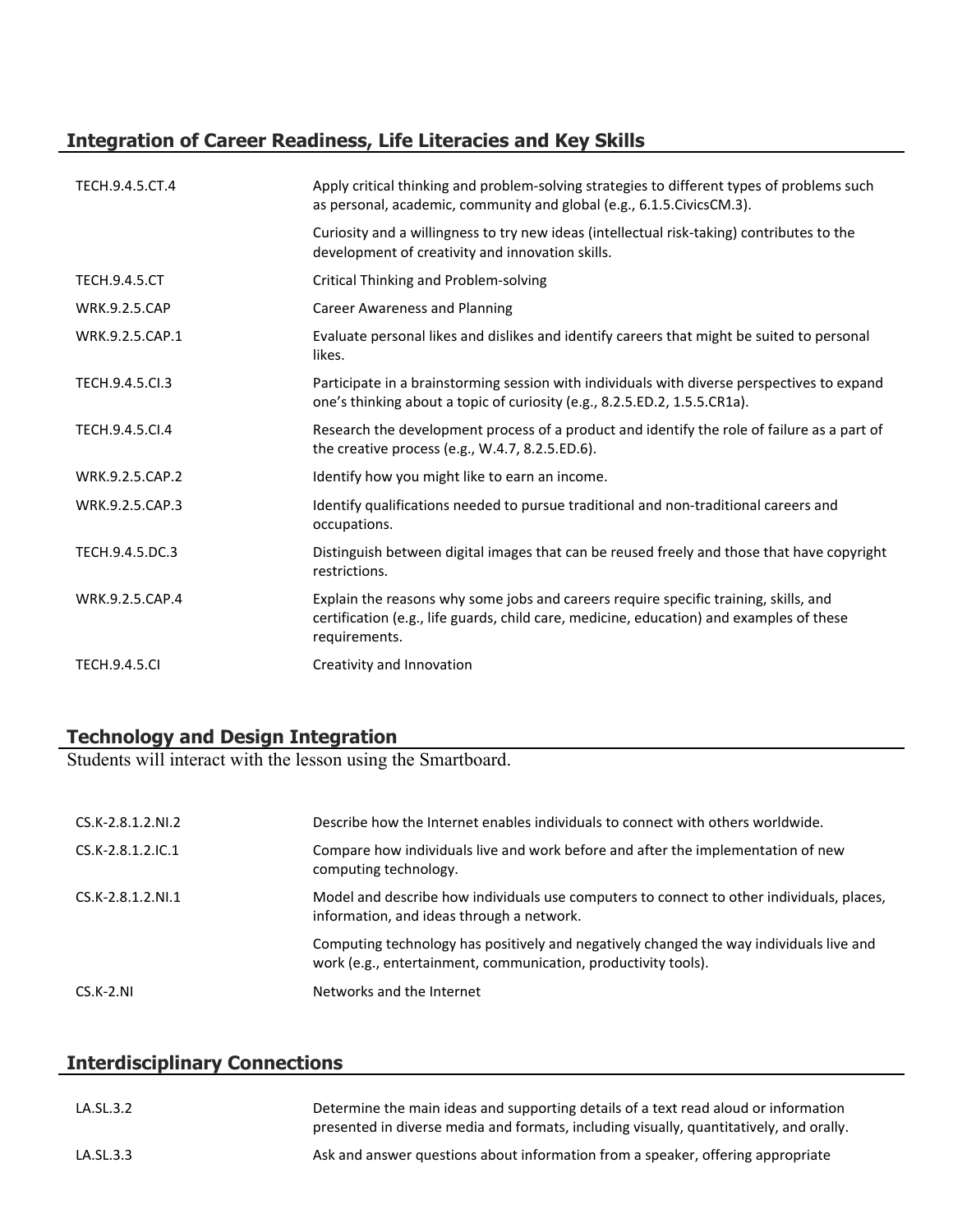|           | elaboration and detail.                                                                                                                                                                                                  |
|-----------|--------------------------------------------------------------------------------------------------------------------------------------------------------------------------------------------------------------------------|
| LA.RL.3.1 | Ask and answer questions, and make relevant connections to demonstrate understanding<br>of a text, referring explicitly to the text as the basis for the answers.                                                        |
| LA.RL.3.7 | Explain how specific aspects of a text's illustrations contribute to what is conveyed by the<br>words in a story (e.g., create mood, emphasize aspects of a character or setting).                                       |
| LA.SL.3.1 | Engage effectively in a range of collaborative discussions (one-on-one, in groups, and<br>teacher led) with diverse partners on grade 3 topics and texts, building on others' ideas<br>and expressing their own clearly. |

# **Differentiation**

- Understand that gifted students, just like all students, come to school to learn and be challenged.
- Pre-assess your students. Find out their areas of strength as well as those areas you may need to address before students move on.
- Consider grouping gifted students together for at least part of the school day.
- Plan for differentiation. Consider pre-assessments, extension activities, and compacting the curriculum.
- Use phrases like "You've shown you don't need more practice" or "You need more practice" instead of words like "qualify" or "eligible" when referring to extension work.
- Encourage high-ability students to take on challenges. Because they're often used to getting good grades, gifted students may be risk averse.

# **Definitions of Differentiation Components**:

- $\circ$  Content the specific information that is to be taught in the lesson/unit/course of instruction.
- o Process how the student will acquire the content information.
- o Product how the student will demonstrate understanding of the content.
- o Learning Environment the environment where learning is taking place including physical location and/or student grouping

### **Differentiation occurring in this unit:**

Students will be encouraged to improve and challenge thier art skills as they proceed.

Simpler instructions and tasks will be assigned for struggling students

### for Gifted:

Encourage students to explore concepts in depth and encourage independent studies or investigations. Use thematic instruction to connect learning across the curriculum. Encourage creative expression and thinking by allowing students to choose how to approach a problem or assignment. Expand students' time for free reading. Invite students to explore different points of view on a topic of study and compare the two. Provide learning centers where students are in charge of their learning. Brainstorm with gifted children on what types of projects they would like to explore to extend what they're learning in the classroom. Determine where students' interests lie and capitalize on their inquisitiveness. Refrain from having them complete more work in the same manner. Employ differentiated curriculum to keep interest high. Avoid drill and practice activities. Ask students' higher level questions that require students to look into causes, experiences, and facts to draw a conclusion or make connections to other areas of learning. If possible, compact curriculum to allow gifted students to move more quickly through the material. Encourage students to make transformations- use a common task or item in a different way. From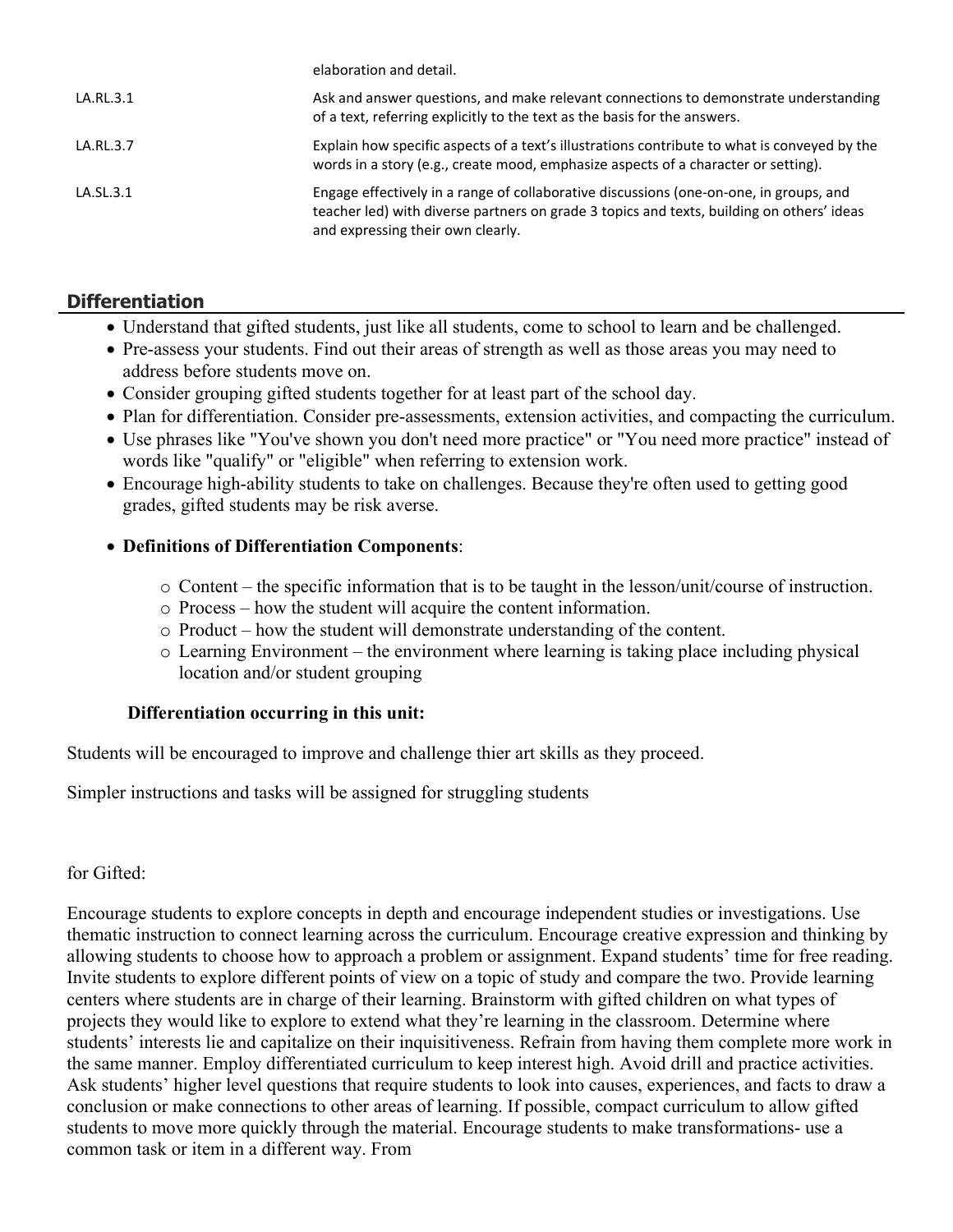# **Modifications & Accommodations**

In addition to the differentiation above, individual IEP's and 504's will be accommodated.

Refer to QSAC EXCEL SMALL SPED ACCOMMOCATIONS spreadsheet in this discipline.

## **Modifications and Accommodations used in this unit:**

### **Benchmark Assessments**

**Benchmark Assessments** are given periodically (e.g., at the end of every quarter or as frequently as once per month) throughout a school year to establish baseline achievement data and measure progress toward a standard or set of academic standards and goals.

## **Schoolwide Benchmark assessments:**

Aimsweb benchmarks 3X a year

Linkit Benchmarks 3X a year

DRA

### **Additional Benchmarks used in this unit:**

Portfolio will build throughout the year for self assessment in June.

# **Formative Assessments**

Assessment allows both instructor and student to monitor progress towards achieving learning objectives, and can be approached in a variety of ways. **Formative assessment** refers to tools that identify misconceptions, struggles, and learning gaps along the way and assess how to close those gaps. It includes effective tools for helping to shape learning, and can even bolster students' abilities to take ownership of their learning when they understand that the goal is to improve learning, not apply final marks (Trumbull and Lash, 2013). It can include students assessing themselves, peers, or even the instructor, through writing, quizzes, conversation, and more. In short, formative assessment occurs throughout a class or course, and seeks to improve student achievement of learning objectives through approaches that can support specific student needs (Theal and Franklin, 2010, p. 151).

### **Formative Assessments used in this unit:**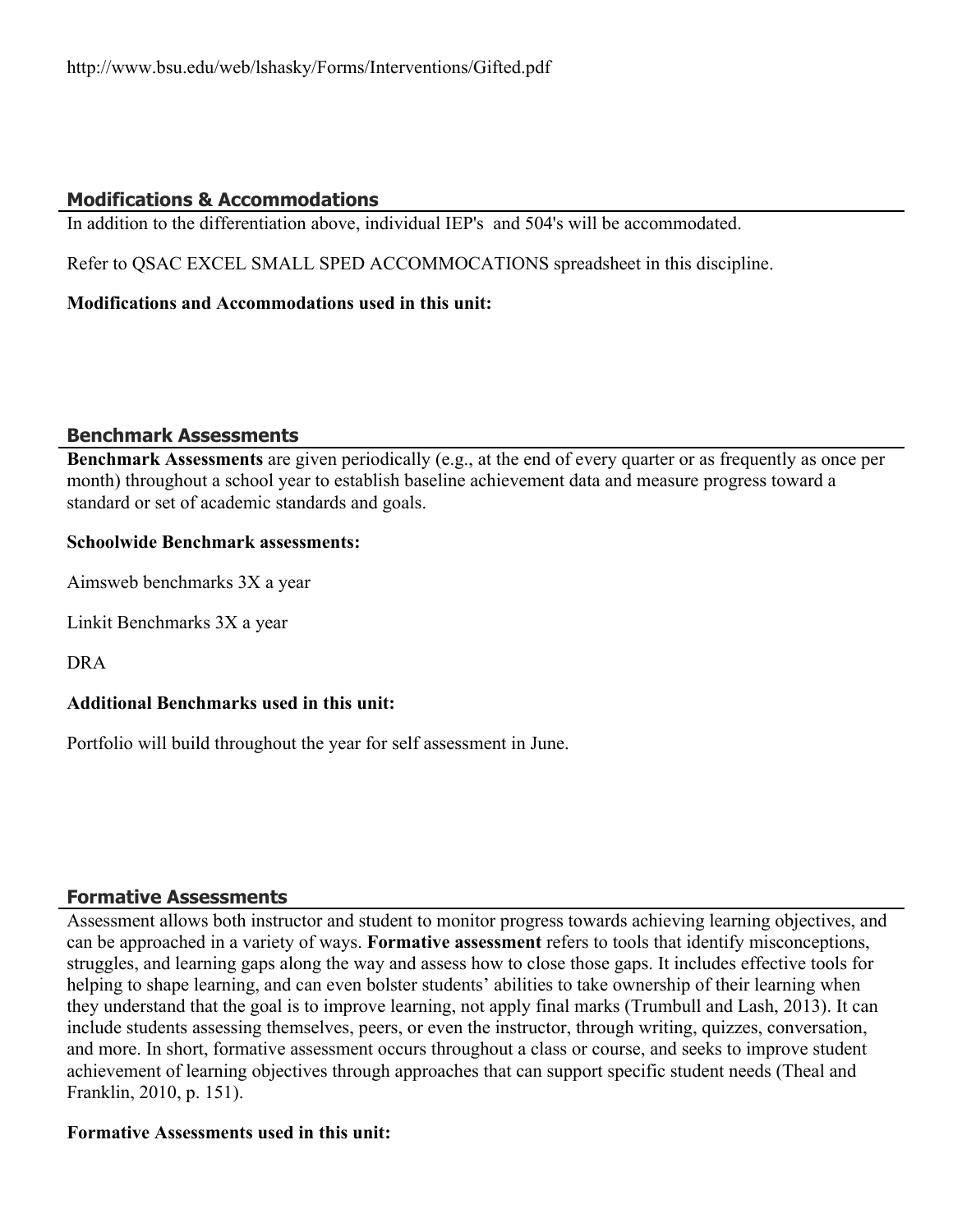Teacher observations during the process

Discussion

## **Summative Assessments**

**summative assessments** evaluate student learning, knowledge, proficiency, or success at the conclusion of an instructional period, like a unit, course, or program. Summative assessments are almost always formally graded and often heavily weighted (though they do not need to be). Summative assessment can be used to great effect in conjunction and alignment with formative assessment, and instructors can consider a variety of ways to combine these approaches.

#### **Summative assessments for this unit:**

Peer critique

Use of techniques to create space: highlights, shadows, overlapping

# **Instructional Materials**

*Snowmen at Night Booki*

Color wheel for color theory considerations

Art supplies as required.

**Standards**

| VPA 1.1.5       | All students will demonstrate an understanding of the elements and principles that govern<br>the creation of works of art in dance, music, theatre, and visual art.                                          |
|-----------------|--------------------------------------------------------------------------------------------------------------------------------------------------------------------------------------------------------------|
| VPA.1.1.5.D.CS1 | Understanding the function and purpose of the elements of art and principles of design<br>assists with forming an appreciation of how art and design enhance functionality and<br>improve quality of living. |
| VPA.1.1.5.D.1   | Identify elements of art and principles of design that are evident in everyday life.                                                                                                                         |
| VPA.1.1.5.D.CS2 | The elements of art and principles of design are universal.                                                                                                                                                  |
| VPA.1.1.5.D.2   | Compare and contrast works of art in various mediums that use the same art elements                                                                                                                          |